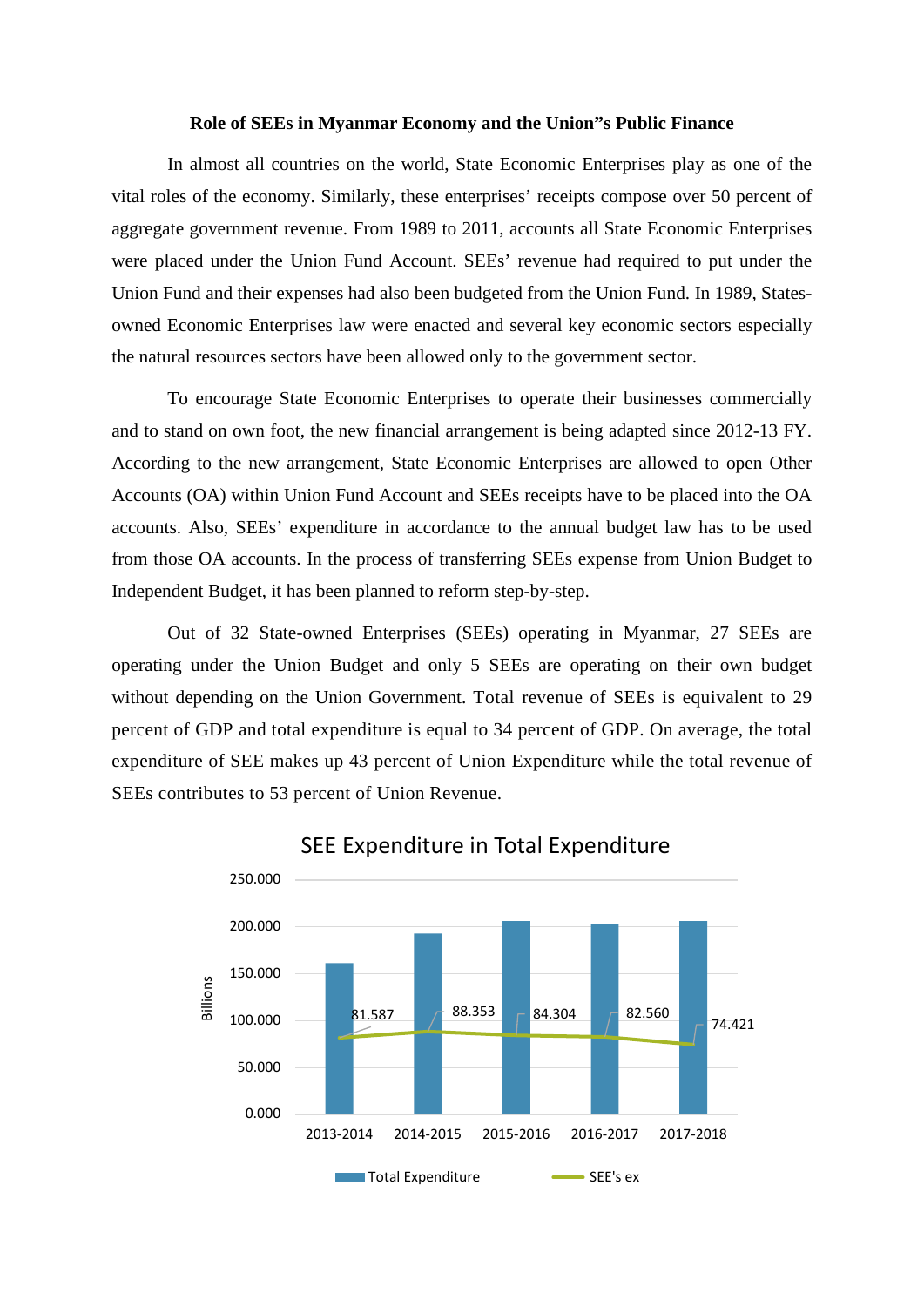

SEE Revenue in Total Revenue

The ratio of income to SEEs' expenditure has been declining through the fiscal year 2013-14 up until 2017-18. Since the revenue of SEEs slightly declines over the years, the profit margin of SEEs has also fallen and so does the income contribution to the Union. The ratio of SEEs' tax contribution to the total Union tax revenue at this fiscal year is at 24 percent. The fiscal data used in this policy note are "budget estimate (BE)" numbers.



Share of SEE's Contribution and Tax in SEE's Total Expenditure

In the fiscal arrangement for SEEs between 1989 to 2010, SEEs had to place their revenue under the Union Fund Account while taking all the requirement expenses from the Union Fund too. As a resilt, the SEEs were not striving enough for profit making and business result and resorted to the government for their losses.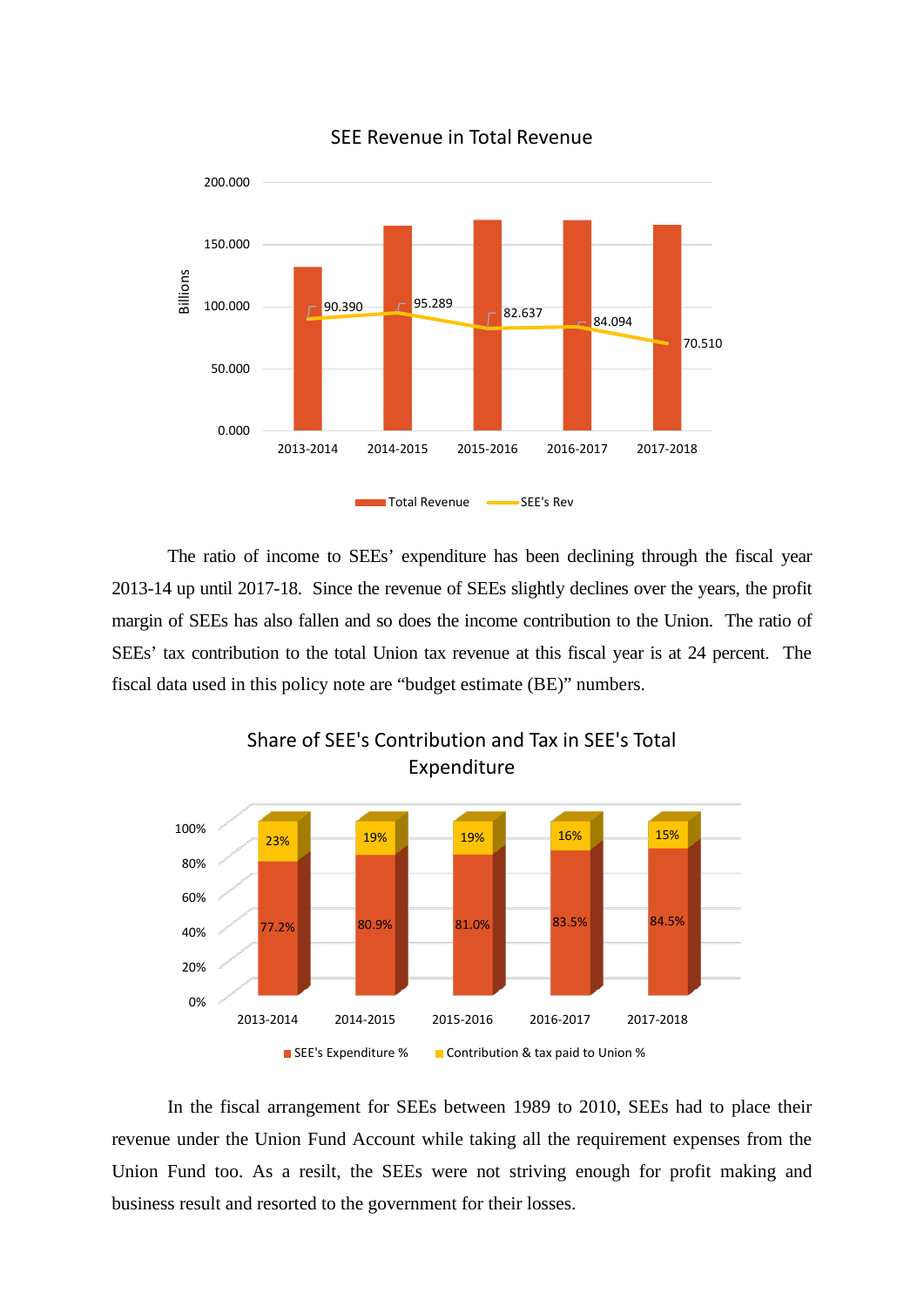While the gradual changes according to current financial arrangement for SEEs since 2012-13 are being made, all the expense except raw materials purchasing costs of lossmaking SEEs are still requied to support from Union Fund Account. This situation can leads to bigger burden for the government if more and more SEEs are facing with losses. Even though SEEs' financial reform is being undertaken, the government has to provide financial asistances to loss making SEEs; consequently, SEEs sectors is still facing with the big challenges.

The figure below shows the expenditure of (SEEs under) Ministry of Industry from Union Fund and its Other Account.



Current Expenditure of Ministry of Industry

If we see the state-owned factories under the Ministry of Industry, amongst other SEEs in Myanmar, thieir trade balance shows more and more lossses are happending every year (Appendix table). Limited capacity on producing required machines and parts domestically, weaker competativeness and vehicles import policy makes local SEEs to face the tougher competition contributes difficulties for the SEEs under Ministry Industries and discussions are underway on how to treat these industries.

The challenges facing regarding to the SEEs are transforming loss-making SEEs into administrative units, constitutes low revenue of those transformed units, pensions and other expenses incurred from Union Fund, weak technology and innovation, tough to compete with the imported goods both in terms of price and quality, outdated laws, legal frameworks and